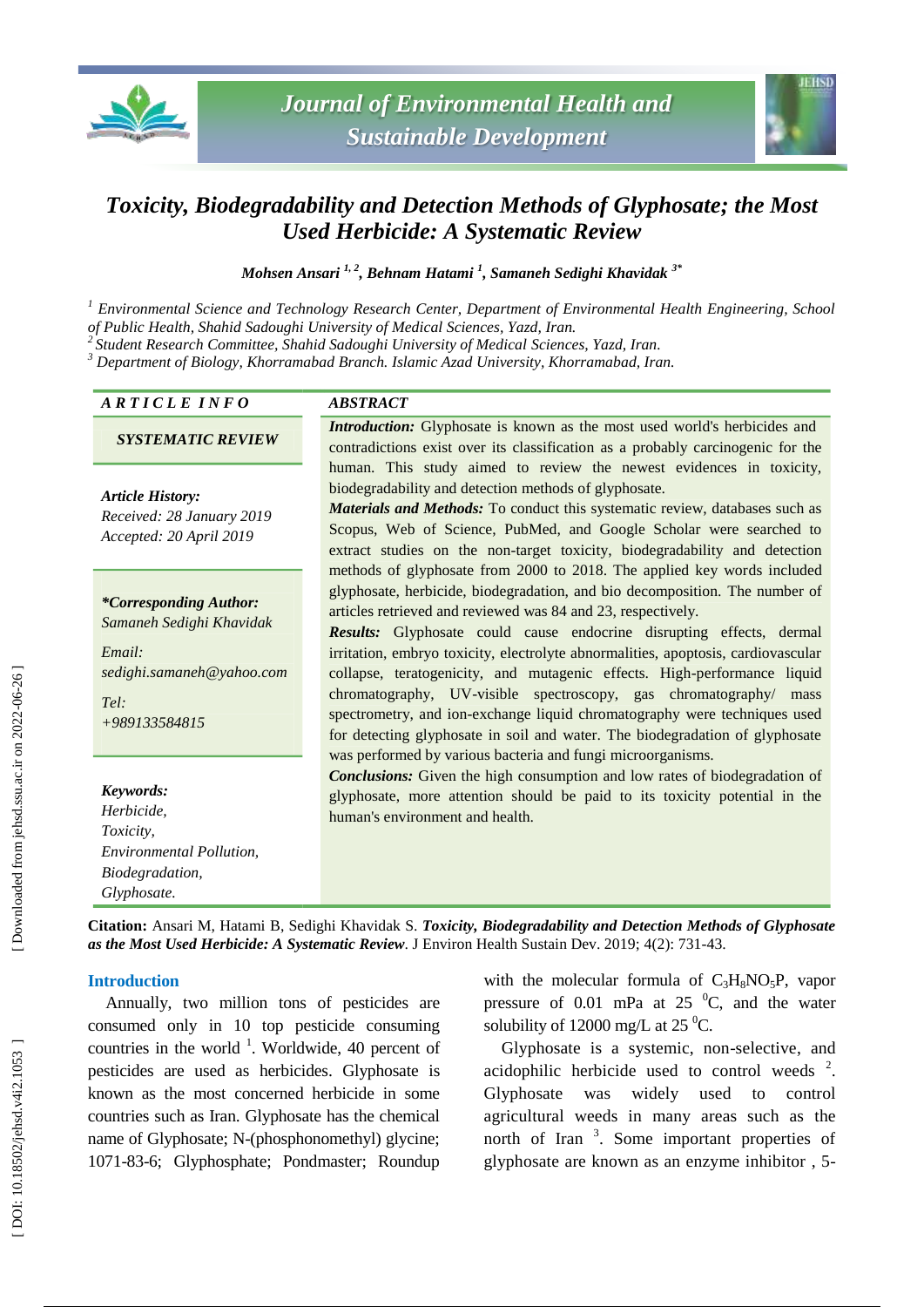enolpyruvylshikimate - 3 -phosphate (EPSP) synthase  $4, 5$ , antifungal agents,  $6$  and as an uncoupling agent . In terms of health aspects, the U.S. Environmental Protection Agency (USEPA) classified glyphosate originally as a carcinogen (Class C, possible human carcinogen) because of the increased incidence of renal tumours in the studied mice. Furthermore, the International Agency Research on Cancer (IARC) announced that glyphosate was a plausible agent for human cancer. From the perspective of environmental issues, continued extensive use of glyphosate components in agricultural activities is a cause of fundamental risks such as bioaccumulation, biomagnification , and toxicity for the environment  $\frac{7}{6}$ ,  $\frac{8}{6}$ . These risks potentially effect soil biological cycles <sup>9</sup>, non-target organisms , subsequent pollution of groundwater  $10, 11$ , runoff,  $12$  and the residues on agricultural crops . Recently, researchers showed an increased interest in related issues such as toxicity, degradation , biodegradation, fate , pathways , and health risks of glyphosate herbicides. However, toxicity, biodegradability , and detection method of glyphosate has been discussed rarely. The aim of this paper was to review the newest

evidences in toxicity, biodegradability , and detection methods of glyphosate.

#### **Materials and Methods**

This review was conducted using key terms of toxicity, biodegradation , and detection methods of glyphosate. In this regard, databases including Scopus, Web of Science, PubMed , and Google Scholar along with related published books in this filed were investigated . Considering the study aims, more detailed references with technical explanation and clarification on glyphosate toxicity, biodegradability , and detection method

unrelated articles and references were excluded . Some of the excluded articles were on other aspects of glyphosate , such as its removal or were published before year 2000. In addition, the articles published in languages other than Persian or English were excluded. Finally, in the biodegradation section, 14 articles were included for further investigation .

#### **Results**

Figure 1 shows the clinical features of glyphosate mentioned in the literature. As Figure 1 represents, human health risks caused by glyphosate exposure ranged from skin irritation to death. On the other hand, in the absence of human data, studies on experimental animals can provide the most reliable tools for detecting the important toxic properties of chemical compounds and for estimating the risks for human and environmental health. In addition, the experimental animals that received glyphosate through a variety of ways were at the risks of glyphosate toxicity  $13$ . In the literature, many animal toxicity studies were conducted to survey the toxicity of glyphosate. The results of animal toxicity studies are summarized in Table 1. Previous glyphosate biodegradation studies identified different species of microbial. Table 2 represents the microbial species and their isolation environments. These microbial species are isolated based on the morphology differences from a various glyphosate -contaminated environment. Moreover , Table 3 illustrates some of the main characteristics of glyphosate biodegradation. So far, different methods have been applied to measure glyphosate in different environments. Table 4 shows the detection methods and techniques of glyphosate in several environments.

*Jehsd.ssu.ac.ir*

Jehsd.ssu.ac.ii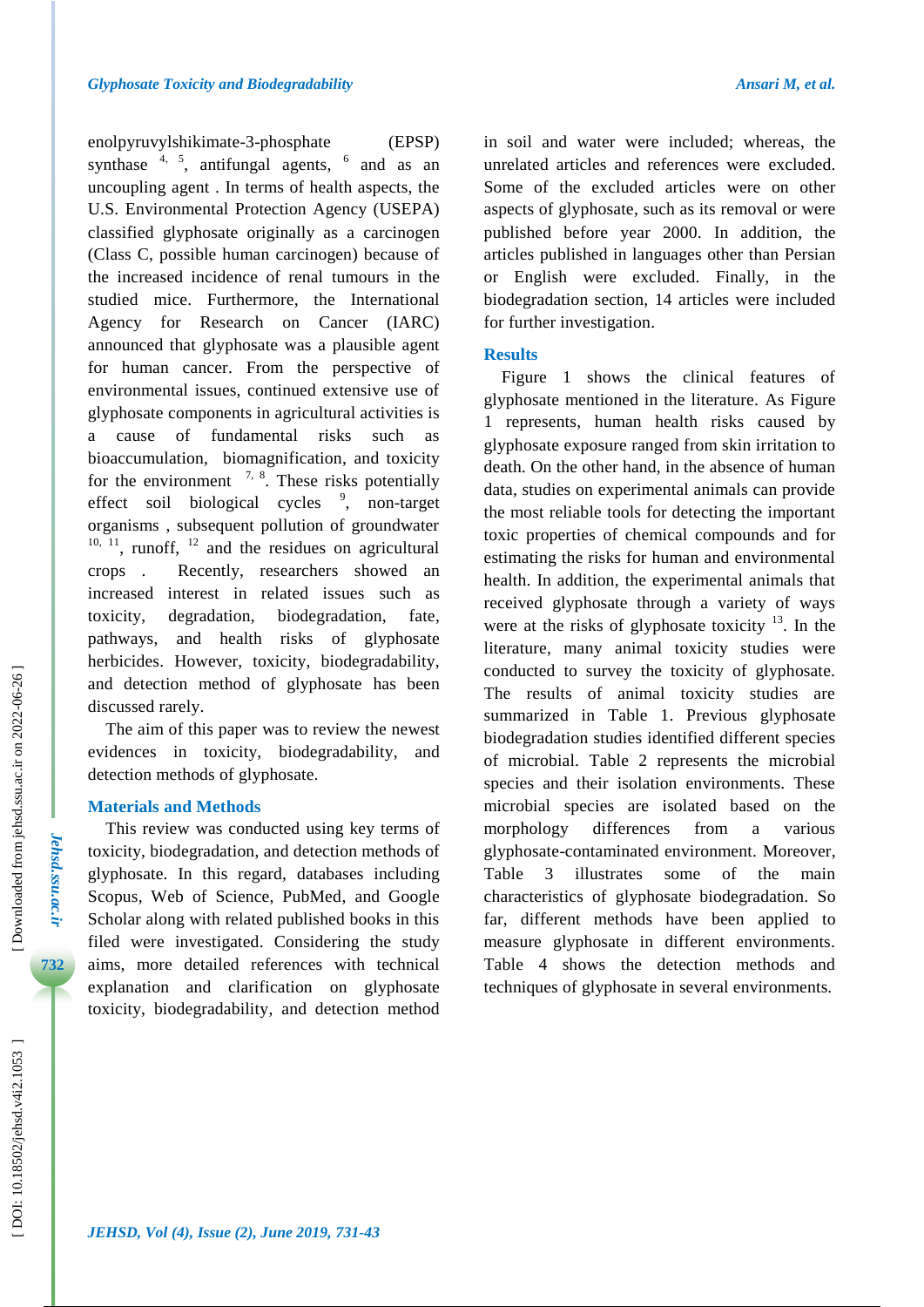

**Figure 1 :** The clinical features of glyphosate

| Table 1: The newest toxicity profiles of glyphosate against different animals |  |  |  |  |
|-------------------------------------------------------------------------------|--|--|--|--|
|-------------------------------------------------------------------------------|--|--|--|--|

| <b>Host</b>                    | <b>Duration of</b><br>exposure | <b>Concentrations</b><br>of glyphosate | <b>Biochemical test</b>                                                                                                                                                                                            | <b>Observed disorders</b>                                                                                                     | Ref.                                       |
|--------------------------------|--------------------------------|----------------------------------------|--------------------------------------------------------------------------------------------------------------------------------------------------------------------------------------------------------------------|-------------------------------------------------------------------------------------------------------------------------------|--------------------------------------------|
| Adult<br>offspring             | $1-5$ Day                      | 1% in drinking<br>water                | Glutamate excitotoxicity /<br>oxidative stress                                                                                                                                                                     | Oxidative<br>affects<br>stress.<br>cholinergic and glutamatergic<br>neurotransmission                                         | 14                                         |
| Immature rat                   | Pregnancy<br>and lactation     | 0.38% orally                           | $^{45}Ca^{2+}$<br>oxidative<br>uptake,<br>stress parameters, $(14)$ C-<br>$\alpha$ -methyl-amino-isobutyric<br>C-MeAIB)<br>(14)<br>acid<br>accumulation, as well as<br>glutamate uptake, release<br>and metabolism | Oxidative stress and neural<br>cell death                                                                                     | 15<br><b><i><u>Iehsd.ssu.ac.ir</u></i></b> |
| <b>Odontesthes</b><br>humensis | 48-96h                         | $0.36 - 5.43$ mg/L                     | Embryonic<br>development<br>and the number of somite<br>pairs                                                                                                                                                      | Produce<br>morphological<br>alterations in fish embryos                                                                       | 16                                         |
| Guppies                        | 96 h                           | $35 \text{ mg/L}$                      | histopathological<br>The<br>assessment                                                                                                                                                                             | and gender-specific<br>Tissue<br>histopathological response                                                                   | 17                                         |
| Zebrafish                      | 96h                            | 1, 5, 10 and 100<br>mg/L               | Enzyme activity, Reactive<br>oxygen species, Apoptosis,                                                                                                                                                            | malformations<br>Body<br>with<br>cellular apoptosis caused by<br>inhibition<br><b>ROS</b><br>and<br>of<br>carbonic anhydrase, | 18                                         |
| Anuran                         | 48h                            | 100, 1000, and<br>$10,000 \mu g/g$     | histopathological<br>The<br>assessment                                                                                                                                                                             | Increased the melanin area in<br>MMCs, hepatic metabolism                                                                     | 19                                         |

*JEHSD, Vol (4), Issue (2), June 2019, 731 -43*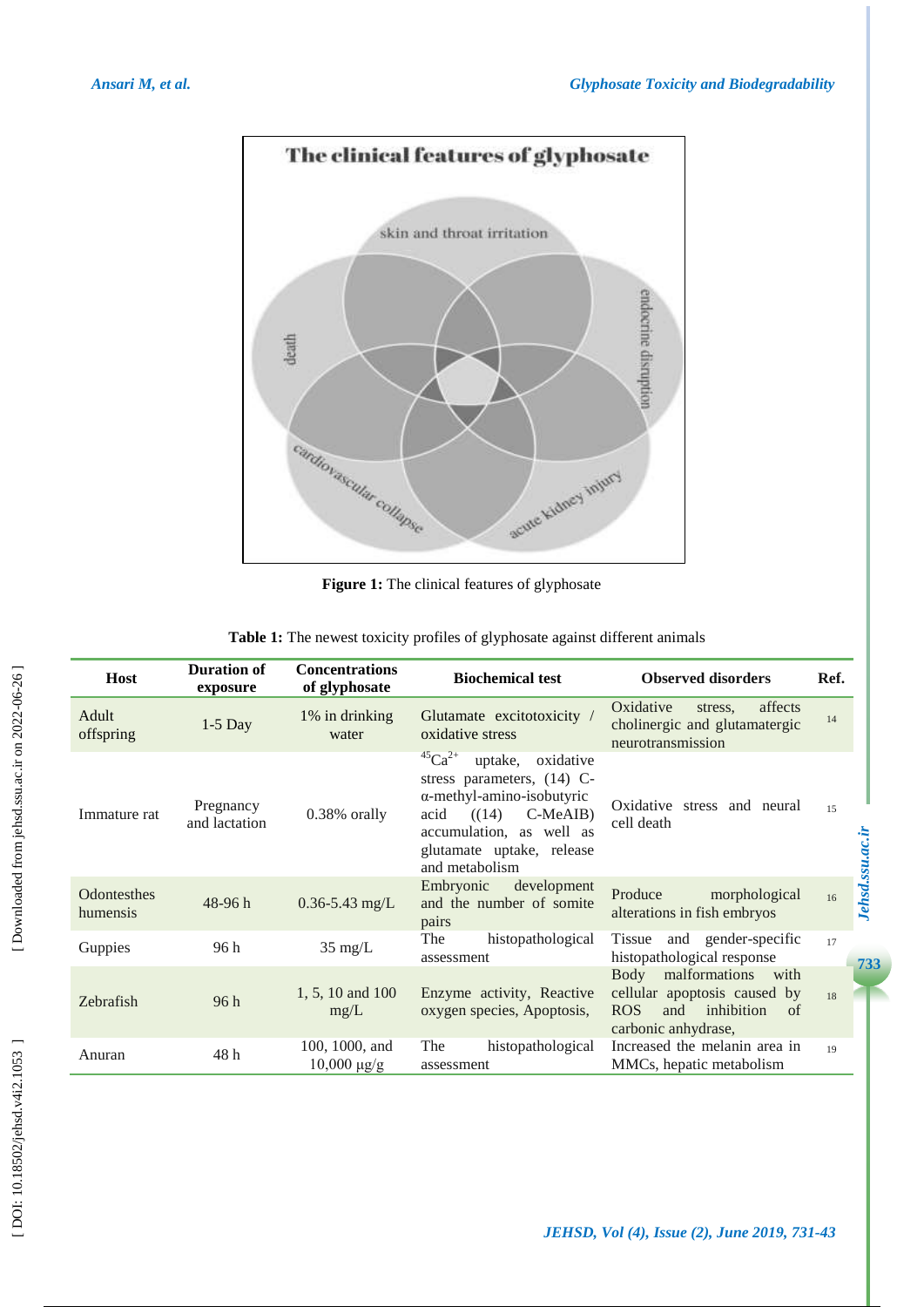**Table 2 :** Microorganisms involved in the biodegradation of glyphosate Microbial Species

| <b>Microorganisms</b>                                                                         | <b>Isolation environment</b>     | <b>Region</b> | Year | Ref. |
|-----------------------------------------------------------------------------------------------|----------------------------------|---------------|------|------|
| Trichoderma viride strain FRP3                                                                | Agriculture land                 | Indonesia     | 2016 | 20   |
| Pseudomonas sp. GA07, GA09 and GC04                                                           | Herbicide manufacturer           | China         | 2015 | 21   |
| <b>Bacillussubtilis Bs-15</b>                                                                 | Pepper plant                     | China         | 2015 | 22   |
| Actinomycetes                                                                                 | Apple orchards                   | <b>Brazil</b> | 2014 | 23   |
| Trichoderma viride strain FRP3                                                                | Malt extract agar                | Japan         | 2013 | 24   |
| O. anthropi GPK 3 and Achromobacter sp. Kg 16                                                 | Contaminated soil                | Russia        | 2012 | 25   |
| Stenotrophomonas maltophilia, Providencia alcalifaciens,<br>Pseudomonas asplenii.             | Oil palm plantation              | Malesia       | 2012 | 26   |
| Pseudomonas (Aeruginosa)                                                                      | Citrus garden                    | Iran          | 2012 | 27   |
| Penicillium oxalicum ZHJ6                                                                     | Abandoned pesticide<br>factories | China         | 2010 | 28   |
| Escherichia sp, Azotobacter sp., Alcaligenes sp.,<br>Acetobacter sp. Pseudomonas fluorescens) | Rice fields                      | Nigeria       | 2010 | 29   |
| Nocardioides sp.                                                                              | Synthetic                        | Russia        | 2008 | 30   |
| Filamentous fungi (91148 and 55.1)                                                            | Sugar cane                       | <b>Brazil</b> | 2007 | 31   |

| <b>Study</b><br>Optimum<br>No.<br>pН |             | <b>Temperature</b><br>$\rm ^{0}C)$ | <b>Initial</b><br>concentration | Degradation rate $(\% )$ |                | <b>Degradation</b><br>media |               | Time $(d)$ | Ref. |
|--------------------------------------|-------------|------------------------------------|---------------------------------|--------------------------|----------------|-----------------------------|---------------|------------|------|
|                                      |             |                                    | (mg/L)                          | <b>Minimum</b>           | <b>Maximum</b> | Soil                        | <b>Medium</b> |            |      |
|                                      | 5.5         | 25                                 | 70                              | 21.42                    | 78             | $\ast$                      |               | 28         | 20   |
|                                      | 7           | $19-26$                            | 50                              | 22.8                     | 82             | ∗                           |               | 18         | 21   |
| 3                                    | 8           | 35                                 | 3800                            | 19                       | 71.57          | $\ast$                      |               | 4          | 22   |
| 4                                    | $6 - 8$     | 60                                 | 1940                            | 98.5                     | 98.5           | *                           |               | 32         | 23   |
| 5                                    | $6.8 - 7.2$ | 28                                 | 100                             | 10                       | 99             |                             | $\ast$        | 0.62       | 26   |
| 6                                    | 5           | 25                                 | 500                             | NA                       | 52             |                             | *             | 4          | 28   |
|                                      | $7 - 8$     | <b>NA</b>                          | <b>NA</b>                       | <b>NA</b>                | 85             | $\ast$                      |               | 44         | 32   |
| 8                                    | 6           | 30                                 | 22                              | 31.8                     | 40             | $\ast$                      |               |            | 31   |

**Table 3 :** Biodegradation characteristics of glyphosate

**Table 4 :** Analytical techniques applied for detection and quantitative estimation of glyphosate residues

| <b>Study</b>                | <b>Detection method</b>                                           | <b>Detection technique</b>                 | <b>Environment</b> | Ref. |
|-----------------------------|-------------------------------------------------------------------|--------------------------------------------|--------------------|------|
|                             | Derivatization with fluorenylmethyl chloroformate<br>$(LC-MS/MS)$ |                                            | Water              | 33   |
| $\mathcal{D}_{\mathcal{L}}$ | Stable isotope co-labeled 13C3 15N-glyphosate                     | UPLC-MS i-Class system                     | Water              | 34   |
|                             | Direct detect                                                     | <b>HPLC</b>                                | Soil               | 35   |
|                             | Derivatization with Fluorenylmethyl chloroformate<br>(FMOC-CI)    | UV-visible spectroscopy $(265 \text{ nm})$ | Soil               | 36   |
|                             | Vanadate-molybdate                                                | UV-visible spectroscopy (880 nm)           | Soil               | 37   |
| 6                           | Derivatization reaction with Acetic Acid/TMOA                     | GCMS                                       | Soil               | 26   |
|                             | Methamidophos assay                                               | GC.                                        | Soil               | 38   |
| 8                           | Determination of turbidity                                        | UV-visible spectroscopy (660 nm)           | Soil               | 39   |
| 9                           | <b>NA</b><br>cylated derivatives                                  | Ion-exchange<br>liquid<br>chromatography   | Soil               | 40   |

NA: Not Available

#### **Discussion**

# *Toxicity of glyphosate against living organisms human health effects*

## *evidence for carcinogenicity*

The evidence s over carcinogenicity of glyphosate in humans were reported by several national and international agencies <sup>41</sup>. The IARC's study showed a limited evidence on carcinogenicity of glyphosate in humans <sup>42</sup>. However, in some case-control studies, a positive evidence association was observed between occupational exposure to glyphosate and non-hodgkin lymphoma<sup>43,44</sup>. Therefore, IARC interpreted all the evidence s in order to justify the theory of glyphosate carcinogenicity <sup>45</sup>. The theory of

*Jehsd.ssu.ac.ir*

Jehsd.ssu.ac.ir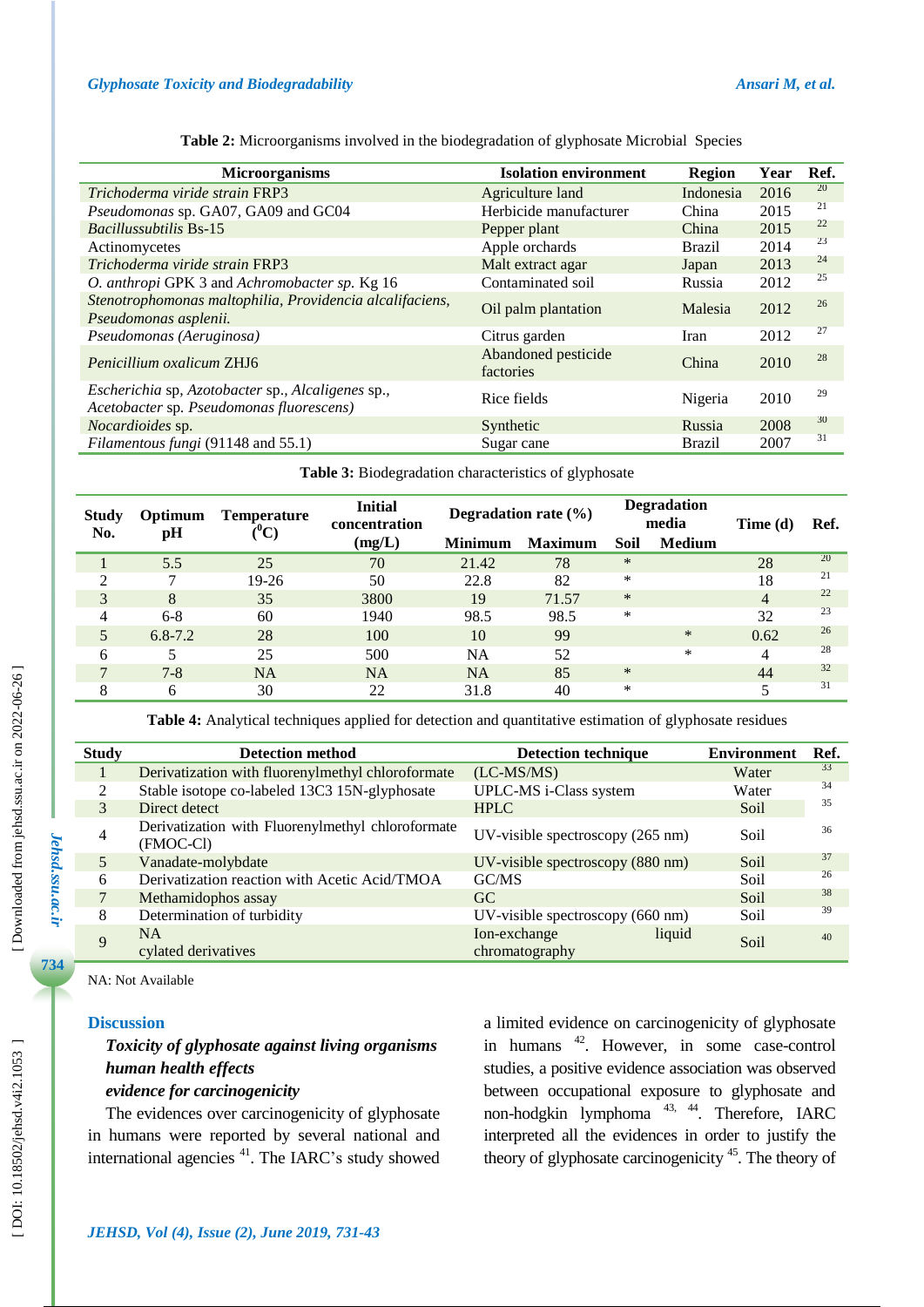glyphosate carcinogenicity was confirmed, although it has limited evidence s in humans. In fact, IARC relied on the evidences of carcinogenicity in animals and strong mechanistic evidence s o f genotoxicity and oxidative stress as a reasonable reason to accept carcinogenicity in humans. In another study, the Environmental Protection Agency (EPA) conducted a systematic review study over the carcinogenicity of glyphosate based on the Agency's own Cancer Guidelines and other related papers. It finally reported that glyphosate was not carcinogenic to humans<sup>46</sup>.

## *Human toxicity*

The most glyphosate toxicity studies were conducted on patients who ingested the commercial product "Round -up" consisting of a mixture of glyphosate (as an isopropylamine salt) and a surfactant (polyoxyethyleneamine). The U.S. Environmental Protection Agency (USEPA) reported that the chronic Reference Dose (cRfD) of glyphosate was 1.75 mg of glyphosate in mg/kg/day <sup>47</sup>. However, several studies showed potential adverse health effects on humans. According to Figure 1, glyphosate is known as an endocrine disruptor <sup>48, 49</sup>. Considering this reason, the level of testosterone, 17β-estradiol, and total protein, as indexes of endocrine disreputability , significantly decreased ( $p \le 0.05$ ) by exposure to glyphosate <sup>50</sup>. In addition, the concentrated solutions of glyphosate can also cause dermal irritation <sup>51</sup>. Most human cases were intoxicated through ingestion, inhalation, and skin contact in the previous studies. Ingestion of glyphosate can result in acute kidney injury, electrolyte abnormalities, acidosis  $52$ , and cardiovascular collapse<sup>53</sup>. Human lymphocytes, with or without metabolic activation, were proved by negative genotoxicity of glyphosate <sup>54</sup>. A number of modern diseases are associated with exposure to the glyphosate toxicity. Gluten sensitivity or intolerance, as a known Celiac disease, is a complex disorder affected by a variety of risk factors. Exposure to glyphosate can be considered as an environmental factor<sup>55</sup>. The mechanism of glyphosate toxicity appears intricate and complicated. In this regard , Zhan et al. reported that presence of surfactants in the

glyphosate compound aggravated this complexity <sup>56</sup>. Weng et al. showed that the surfactant component of glyphosate was contributed by rhabdomyolysis (a serious syndrome can lead to serious complications such as renal (kidney failure) and compartment syndrome<sup>57</sup>. In addition, Sribanditmongkol et al. described that the toxic effects of the surfactant polyoxyethylene amine (POEA) and glyphosate were caused by their capability to erode tissues <sup>58</sup>. Although glyphosate toxicity related to the central nervous system is still unknown, Malhotra et al. showed that its probability was a reversible encephalopathy to the direct neuronal toxic effects of glyphosate <sup>59</sup>. The toxicokinetics properties of glyphosate are also complicated. Respiratory failure, metabolic acidosis, tachycardia, elevated creatinine level, and hyperkalemia are known as sings of the refractory cardiopulmonary failure <sup>60</sup>. Moon et al.'s pathological findings in glyphosate fatality indicate d that the gastric mucosa of anterior fundus showed hemorrhage and the small intestines identified the bowel obstruction <sup>61</sup>. The ingestion of glyphosate can result in acute kidney injury. Garlich et al. showed that hemodialysis should be considered because ingestion of glyphosate is associated with severe acidosis and acute kidney injury  $62$ . The results of Mink et al .'s epidemiologic review showed no significant positive correlation and causal relation between exposure to glyphosate and diseases of non -cancer respiratory debases, diabetes, myocardial infarction, reproductive and developmental outcomes, rheumatoid arthritis, thyroid, and Parkinson's disease (PD)<sup>63</sup>. Chen, et al .'s surveillance study indicated that Paraquat (one of the most widely used herbicides) and glyphosate are known as mild caustic agents that can injure the oesophagus. Injuries of the oesophagus caused by glyphosate have only grades 1, 2a, and 2b . The glyphosate commercial formulation was more cytotoxic than the only active component; this condition implies that the additive plays the main role in the glyphosate toxicity when the additive was added to the glyphosate commercial formulation <sup>64</sup>. However, glyphosate induces some adverse formations in the structure of micronucleus and some risky modification in the chemical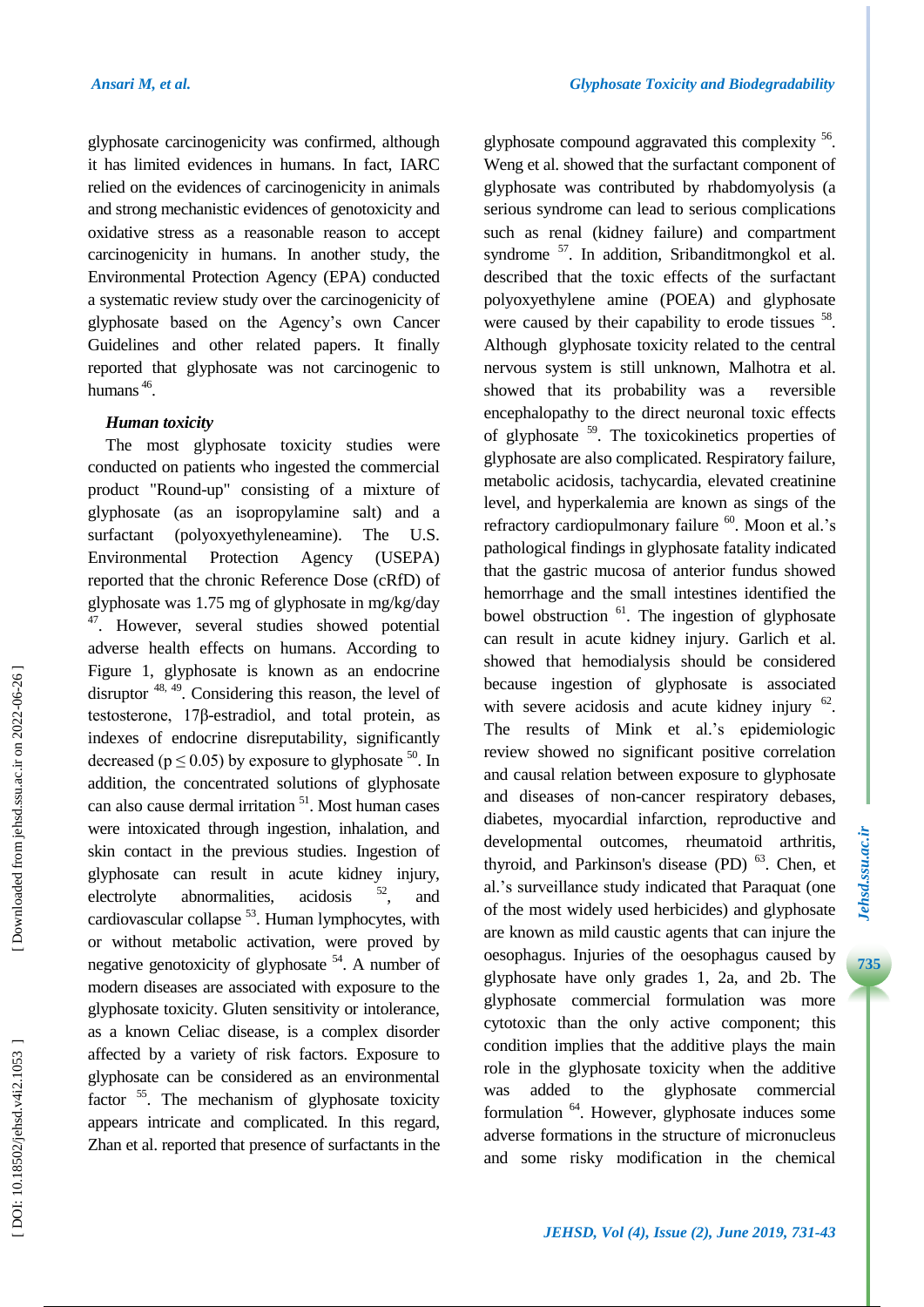structure of DNA in a buccal epithelial cell line (TR146). In addition, glyphosate can alter some functional activity of human placental JEG3 cells<sup>65</sup>. The glyphosate exposure and risk of lymph hematopoietic cancer (LHC) including non -Hodgkin lymphoma (NHL ), Hodgkin lymphoma (HL), multiple myeloma (MM), and leukemia were assessed by Chang and Delzell<sup>66</sup>. They found that Meta -relative risks (meta -RRs) were statistically positive for the association between the contrast without facing and risk of NHL and MM. These associations were statistically null for HL, leukemia, and NHL subtypes except B -cell lymphoma. Sorahan conducted a re -analysis of US Agricultural Health Study (AHS) data to find the relation between multiple myeloma and glyphosate use. According to Sorahan's study, positive association confirmed in some previous can be rejected due to their limited data . In this regard, their results showed no statistically significant trends for multiple myeloma risks in relation to application of the glyphosate  $67$ .

## *Animal toxicity studies Rats and mice*

Rats and mice are the most studied experimental animals in glyphosate toxicology . So far, many types of the immunological, biochemical, genetic , and histopathology examinations have been carried out on rats and mice. The results reported that exposure to glyphosate did not affect the uterine weight, but could modulate the expression of estrogen-sensitive genes <sup>68</sup>. The EPA screening assay results (in the Endocrine Disruptor Screening Program) for 52 pesticide chemicals showed no detectable evidence of disruption in the thyroid pathway. In contrary, de Souza et al .'s showed that by glyphosate exposure to thyroid -stimulating hormone (TSH) , expression of genes associated with thyroid hormone was disrupted during the perinatal period in male rats . Oxidative stress is one of the most frequently used biochemical examinations in analysing the potential cytotoxicity of chemical compounds and refers to the difference between existence of free radicals and body ability in detoxifying the risky effects of free radicals <sup>69</sup>. In rats, the lipid peroxidation (LPO) level is considered as an oxidative stress response  $\frac{70}{1}$ . In rats, roundup is probably a better antioxidant disruptor than an active ingredient glyphosate. Hence, a typical response to stress and inflammation is increased by exposure to a sub -lethal concentration of glyphosate 71 . Consequently, the antioxidant defence system is activated due to the increase in hydrogen peroxide generation. Therefore, the glyphosate -contained herbicides disrupts the normal biochemical function of liver and kidney  $^{72}$ . Enzyme assay measures either the consumption of substrate or by -product for the whole time of cell's life . Therefore, this assay can help to have a better understanding of the chemicals' toxic effects. The results of enzymatic activity in the pregnant rats and their foetuses who were exposed to glyphosate showed that maternal exposure to glyphosate during pregnancy caused some functional abnormalities . The abnormalities were observed in isocitrate dehydrogenase -NADP dependent glucose - 6 -phosphate dehydrogenase and malic dehydrogenase affected liver, heart, and brain of the pregnant rats and their foetuses  $73$ . In a study by Ait Bali et al., mice were subjected to behavioural and immunohistochemical tests to investigate their sub -chronic and chronic exposure to glyphosate. The results showed that unlike acute exposure, both sub -chronic and chronic exposure to glyphosate induced a decrease in body weight gain and locomotors activity, while they increase d anxiety and depression -like behaviour levels. In addition, the immunohistochemically findings showed that the chronic treatment induced only a reduction of TH -immunoreactivity. However, both sub -chronic and chronic exposure reduced serotonin -immunoreactivity in the dorsal raphe nucleus, basolateral amygdala , and ventral medial prefrontal cortex <sup>74</sup> . Cattani et al. studied exposure to glyphosate herbicide and depressive -like behaviour by developed the glutamate excitotoxicity and oxidative stress tests in adult offspring. The results of Cattani et al .'s study showed that glyphosate exposure caused oxidative stress and affected cholinergic and glutamatergic neurotransmission in offspring hippocampus from immature and adult rats  $^{14}$ .

*Jehsd.ssu.ac.ir*

Jehsd.ssu.ac.ii

Downloaded from jehsd.ssu.ac.ir on 2022-06-26 ]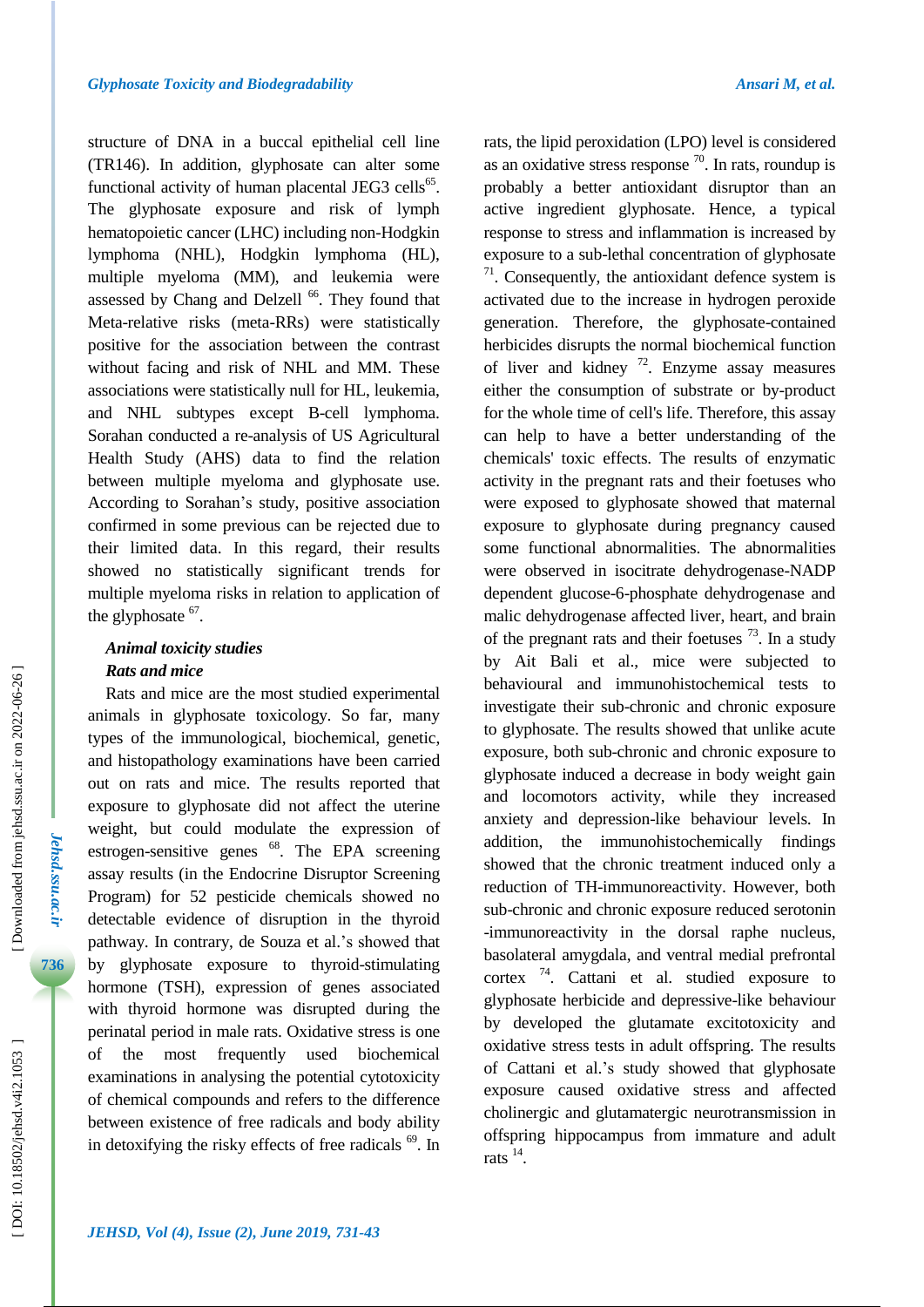#### *Rabbit* **s**

A few glyphosate toxicity studies were conducted on rabbits. However, some results indicate d that glyphosate toxicity had some effects on sperm quality. The adverse effects may be caused due to the cytotoxic effects of glyphosate on spermatogenesis directly and/or via hypothalami pituitary -testis axis indirectly, which controls the reproductive efficiency  $75$ . Prenatal development of rabbits' cardiovascular status was affected when glyphosate pose d a risk for cardiovascular malformations<sup>76</sup>.

## *Fishes*

The glyphosate embryotoxicity was not well known as its oxidative stress effects. Therefore, Zebral et al . estimate d the effect of exposure to glyphosate on the odontesthes humanises embryonic development. They found that exposure to concentration for 96 h (0.36 -0.54 mg/L) reduced the eye diameter and the distance between eyes of odontesthes humanises. In addition, main result of Zebral et al .'s study indicated that exposure to glyphosate (0.54mg/L) caused high mortality rates of fish embryos <sup>16</sup>. Sulukan et al. assessed body malformations during embryonic development on zebra fish Their results determined that glyphosate decrease  $CO<sub>2</sub>$ extraction and subsequently led to developing respiratory acidosis condition. In this condition, reactive oxygen species (ROS) level , as a carbonic anhydrase (CA) inhibitor increased. Finally, embryonic malformations were caused by ROS and inhibition of CA $^{18}$ .

#### *Other animals*

[McVey](https://www.ncbi.nlm.nih.gov/pubmed/?term=McVey%20KA%5BAuthor%5D&cauthor=true&cauthor_uid=27019975) et al . conducted an exposure study to find the adult nervous system disorder in relation to Caenorhabditis elegans eggs exposed to glyphosate containing herbicide. McVey et al .'s study showed that eggs from Caenorhabditis elegans exposed to glyphosate resulted in larva with abnormal neuronal cell bodies<sup>77</sup>.

## *Glyphosate biodegradation*

Table 2 shows that bacterial species were used in most glyphosate degradation studies. These microbial species had the ability to grow on media containing glyphosate as carbon, nitrogen , or phosphorus

sources. Furthermore, Table 3 indicates that the minimum value of pH for optimum glyphosate degrading is 5 and Penicillium oxalicum is responsible for it. Table 3 also indicate s that the minimum and maximum required temperature for optimal glyphosate biodegradation were recorded at 19 and 60 $\mathrm{^0C}$ , respectively. In addition, the highest and lowest removal rates of glyphosate were 58.8 and 33.92 percent, respectively. The time required for maximum glyphosate removal was calculated between 0.62 and 32 days with a mean of 16.9 day s . The strain could grow well in a wide range of pH (4 to 6.5) and the optimum growth was observed at pH range of 5 -5.5. The results of kinetic investigation showed that the kinetic data of the glyphosate biodegradation process were characterized by the rate constants (k) of 0.0740, 0.0434 , and 0.0946/day for strains GA07, GA09, and GC04, respectively  $21$ . Nourouzi et al. observed that with increase in initial glyphosate concentration, the percentage of glyphosate degradation decreased from 100 to 98 percent and from 20 to 10 percent when the pH and initial inoculums size were constant, respectively. Nourouzi et al . suggested that the Haldane model was more suitable for prediction of the growth inhibition kinetic of glyphosate  $26$ . Bacteria and fungus microorganisms were studied in glyphosate biodegradation due to their ability to degrade glyphosate as carbon or phosphorus or nitrogen source s. Accessibility to carbon, phosphorous , and nitrogen (CNP) sources is a significant issue in determining the biodegradation capability of pesticides in the soils. Moreover, due to high requirement of nutrients, microorganism s have to adapt themselves to the alternative nutrient sources when certain nutrients are deficient in the medium  $^{78}$ . In the biodegradation studies, glyphosate was added to the cultivation medium as carbon, phosphorous , or nitrogen sources by bacteria and fungi<sup>79</sup>. Arfarita et al. reported a continuous tense increase in the growth of utilizing bacterial species when glyphosate was used as a phosphorus source and glucose was applied as the carbon source  $24$ . Castro et al. reported the glyphosate biodegradation as a sole source of phosphorous by fungal strains. Castro et al .'s study elaborated that the filamentous fungi belonging to the

**7**

Downloaded from jehsd.ssu.ac.ir on 2022-06-26 ]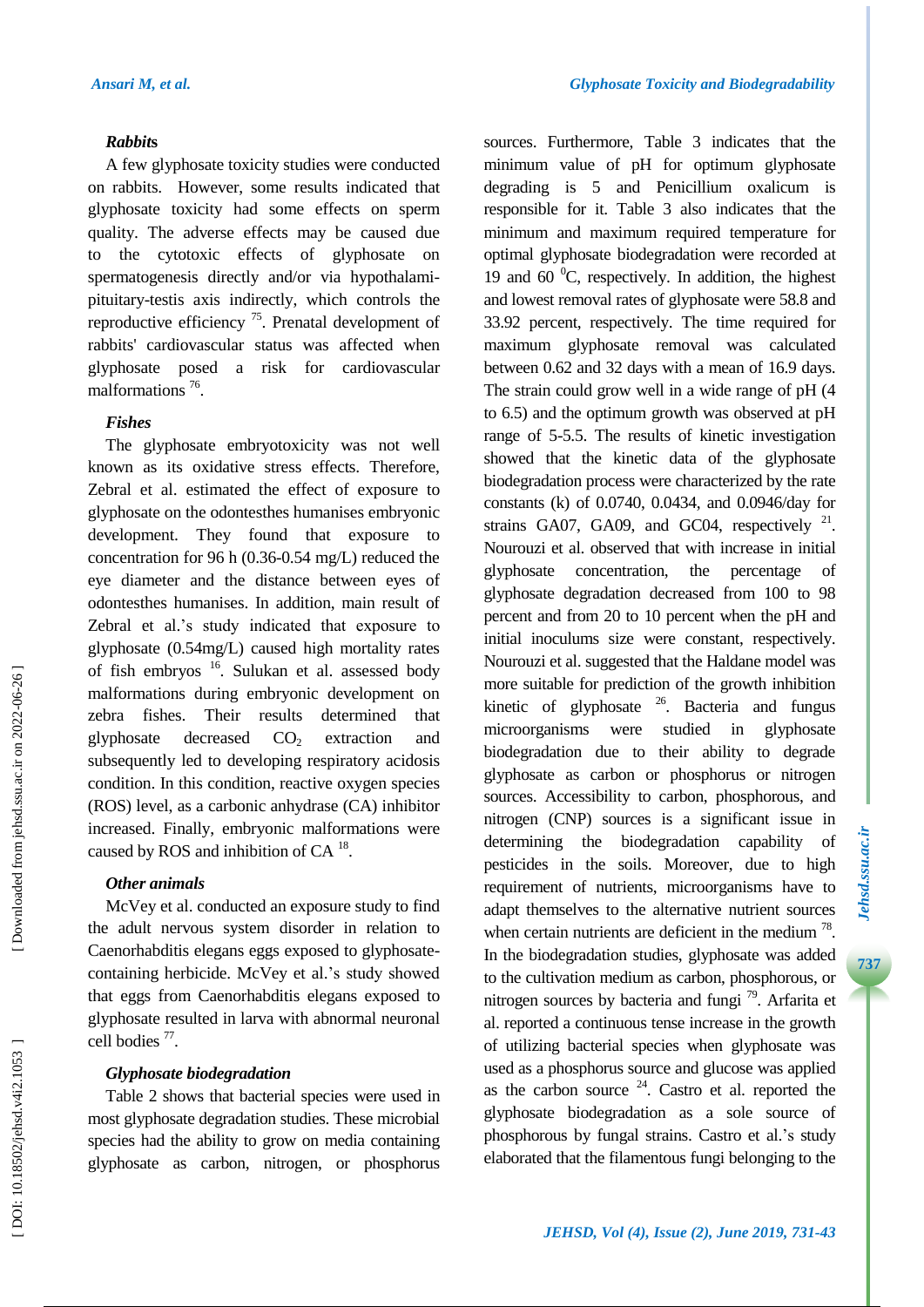**Jehsd.ssu.ac.ir** *Jehsd.ssu.ac.ir*

Downloaded from jehsd.ssu.ac.ir on 2022-06-26

*Fusarium* genre consumed glyphosate effectively as the source of phosphorous by increasing the biomass observed during the assay; even at a high concentration this compound supported the growth of Fusarium<sup>31</sup>. Shushkova et al. added the glyphosate to MS1 medium , instead of NH <sup>4</sup>Cl , as a source of nitrogen and phosphorus. Shushkova et al. provide d a further support for the hypothesis that changing the type of phosphorus source in the inoculum medium affected both the growth of culture and the decrease of glyphosate concentration. Furthermore, the highest level of biomass production and the maximum amount of utilized glyphosate were observed when the glyphosate was used as a phosphorus source  $25$ . Moneke et al. explained the effect of adding glyphosate , as a carbon and phosphorous sources in sole or combined form s on the glyphosate biodegradability. Moneke et al .'s study showed that glyphosate degradation by *Pseudomonas fluorescens* was significantly more than *Acetobacter* sp. , while glyphosate was used as carbon and phosphorus sources . The isolated *Acetobacter* sp., *Azotobacter* sp. , and *Alcaligenes* sp. bacteria were grown on the salt medium containing glyphosate as a sole phosphorus source. However, *Escherichia* sp. did not have any noticeable growth on the medium  $29$ . Finally, biodegradation was categorized under the two terms of bio-mineralization and biotransformation. In the bio -mineralization process, the organic compounds are completely degraded and converted to an inorganic material such as water and carbon dioxide <sup>80</sup>. However, in biotransformation, a part of the organic compounds is degraded and the remaining is converted into other simple organic compounds <sup>81</sup>. By reviewing related studies, it can be concluded that the glyphosate biodegradation is not classified in the bio -mineralization process .

#### *Environmental detection of glyphosate*

Depending on soil composition, glyphosate persists in soil for a long time (a few days to several months, or even one year)  $82$ . However, the average of glyphosate's half-life in water may differ from a

few days to 91 days  $83$ . The mentioned half-life indicates that glyphosate has a good detection capability. Therefore, different methods were used to measure glyphosate in different environments. Table 4 represents analytical techniques applied for detection and quantitative estimation of glyphosate residues include derivatization with fluorenylmethyl chloroformate, stable isotope co -labeled 13C3 15N glyphosate, direct detect, derivatization with fluorenylmethyl chloroformate (FMOC-Cl), vanadate-molybdate, derivatization reaction with acetic acid/TMOA, methamidophos assay, determination of turbidity, N -acylated derivatives. Glyphosate detection in various media was performed through complex analytical procedures. As shown in Table 4, liquid chromatography tandem mass spectrometry (LC-MS/MS), UPLC-MS i -Class system, high -performance liquid chromatography (HPLC), UV -visible spectroscopy (in 265 nm), UV -visible spectroscopy (in 880 nm), gas chromatography mass spectrometry, gas chromatography, UV -visible spectroscopy (in 660 nm), and Ion -exchange liquid chromatography are techniques coupled with the above methods. Table 4 highlights that the spectroscopy measures were the major instrumental methods for detecting residue glyphosate. Another detection method was the separation processes such as chromatography. Application of appropriate methods in pesticide detection can provide more precision for the analyser and saves time, cost , and energy to improve the performance of integrated pesticide management <sup>84</sup>. Sun et al. and Al-Rajab et al. used high-performance liquid chromatography to separate, identify, and quantify glyphosate and its product amino methyl phosphoric acid (AMPA) in a mixture form 35, 85 . Moreover, Zhao et al . detected the glyphosate in the culture liquid and soil by HPLC<sup>21</sup>. Nourouzi et al. and Zhao et al. used chromatography technique for detecting the glyphosate in soil environment 26, 86 . Further research is required to develop ultrasensitive, real time , and robust detection methods to detect and measure glyphosate and its production.

## **Conclusion**

Environmental pollution, bioaccumulation, bio magnification , and hazard effects on living organisms are the inevitable results of glyphosate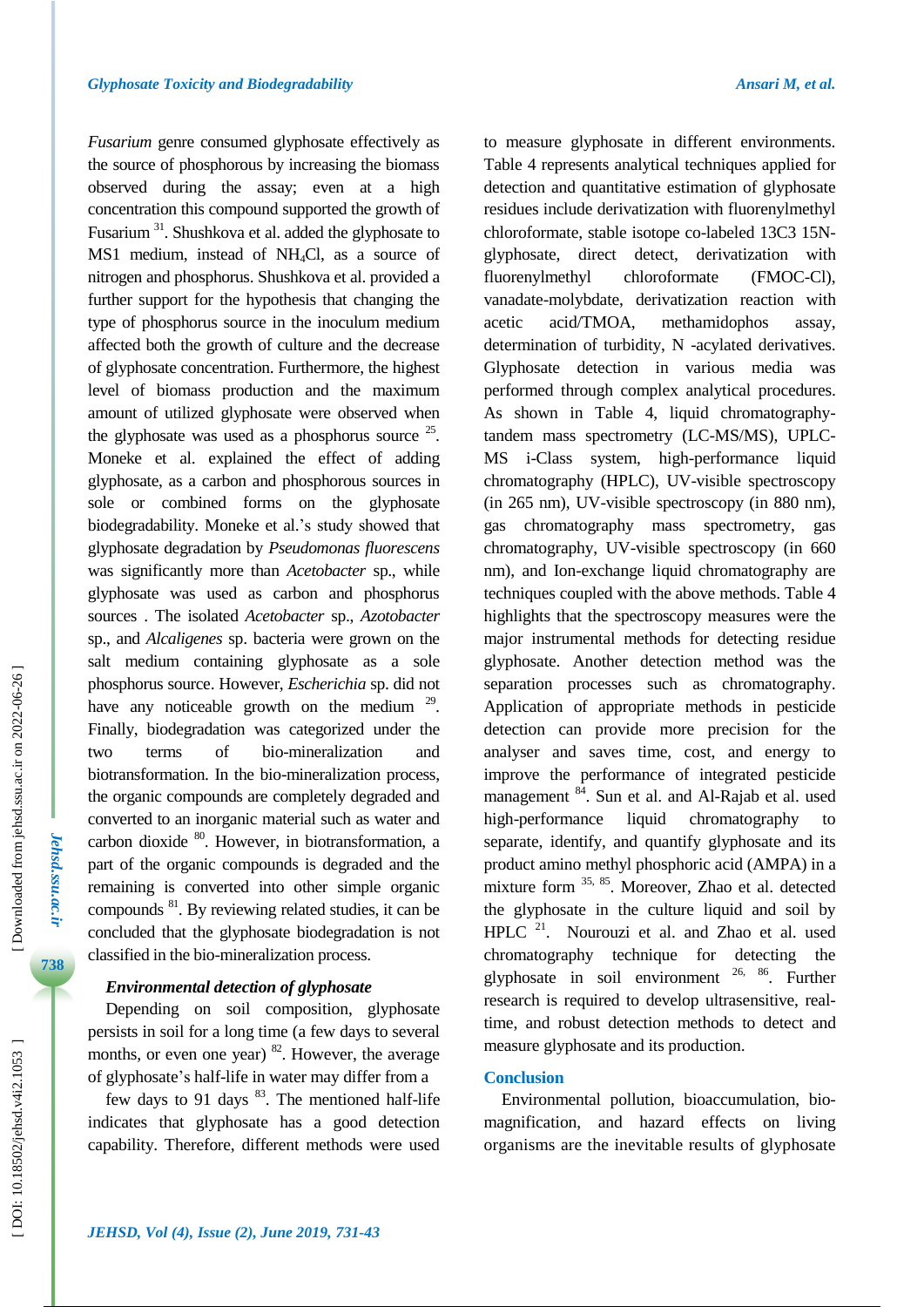increased use. A crucial need exists to restrict the global use of herbicides and their impacts on the living organisms, water , and soil should be equally recognized . The expected glyphosate biodegradation depends on several key factors such as pH, temperature , and CNP value s. The optimum condition of glyphosate biodegradation was obtained when pH was at 5 and temperature was from 19 to 60  $^{0}$ C. Accessibility to carbon, phosphorous , and nitrogen (CNP) is considered as a life crucial factor for microorganisms' growing . Therefore, glyphosate surfactant herbicides, which contains CNP in its composition can be degraded easily by microorganisms. The field and concentration monitoring of glyphosate and its derivatives are facilitated mainly by highperformance liquid chromatography, UV -visible spectroscopy, gas chromatography/ mass spectrometry, and ion-exchange liquid chromatography techniques.

#### **Acknowledgements**

This work was not possible without the support of Environmental Science and Technology Research Center, Department of Environmental Health Engineering, Shahid Sadoughi University of Medical Sciences.

## **Conflict of Interest**

Authors declare no conflict of interests.

## **Funding**

Authors declare no financial and material support in this work.

This is an Open Access article distributed in accordance with the terms of the Creative Commons Attribution (CC BY 4.0) license, which permits others to distribute, remix, adapt and build upon this work for commercial use.

## **References**

- 1.Uqab B, Mudasir S, Nazir R. Review on bioremediation of pesticides. J Bioremediat Biodegrad. 2016; 7(343): 2.
- 2 .Wagner V, Antunes PM, Irvine M, et al. Herbicide usage for invasive non -native plant

management in wildland areas of North America. J Appl Ecol. 2017; 54(1): 198 -204.

- 3 .Filizadeh Y, Rajabi Islami H. Toxicity determination of three sturgeon species exposed to glyphosate. Iran J Fish Sci. 2011; 10(3): 383 - 92.
- 4 .Lu W, Li L, Chen M, et al. Genome -wide transcriptional responses of Escherichia coli to glyphosate, a potent inhibitor of the shikimate pathway enzyme 5 -enolpyruvylshikimate - 3 phosphate synthase. Mol Biosyst. 2013; 9(3): 522 -30.
- 5 .Ferreira MF, Franca EF, Leite FL. Unbinding pathway energy of glyphosate from the EPSPs enzyme binding site characterized by Steered Molecular Dynamics and Potential of Mean Force. J Mol Graph Model. 2017; 72: 43 -9.
- 6 .Zaller JG, Heigl F, Ruess L, et al. Glyphosate herbicide affects belowground interactions between earthworms and symbiotic mycorrhizal fungi in a model ecosystem. Sci Rep. 2014; 4: 8.
- 7 .Myers JP, Antoniou MN, Blumberg B, et al. Concerns over use of glyphosate -based herbicides and risks associated with exposures: a consensus statement. Environ Health. 2016; 15: 13.
- 8 .Pérez DJ, Okada E, Menone ML, et al. Can an aquatic macrophyte bioaccumulate glyphosate? Development of a new method of glyphosate extraction in Ludwigia peploides and watershed scale validation. Chemosphere. 2017; 185: 975 - 82.
- 9 .Parfitt RL, Yeates GW, Ross DJ, et al. Effect of fertilizer, herbicide and grazing management of pastures on plant and soil communities. Appl Soil Ecol. 2010; 45(3): 175 -86.
- 10 . Guzzella L, Pozzoni F, Giuliano G. Herbicide contamination of surficial groundwater in Northern Italy. Environ Pollut. 2006; 142(2): 344 -53.
- 11 . Demonte LD, Michlig N, Gaggiotti M, et al. Determination of glyphosate, AMPA and glufosinate in dairy farm water from Argentina using a simplified UHPLC -MS/MS method. Sci Total Environ. 2018; 645: 34 -43.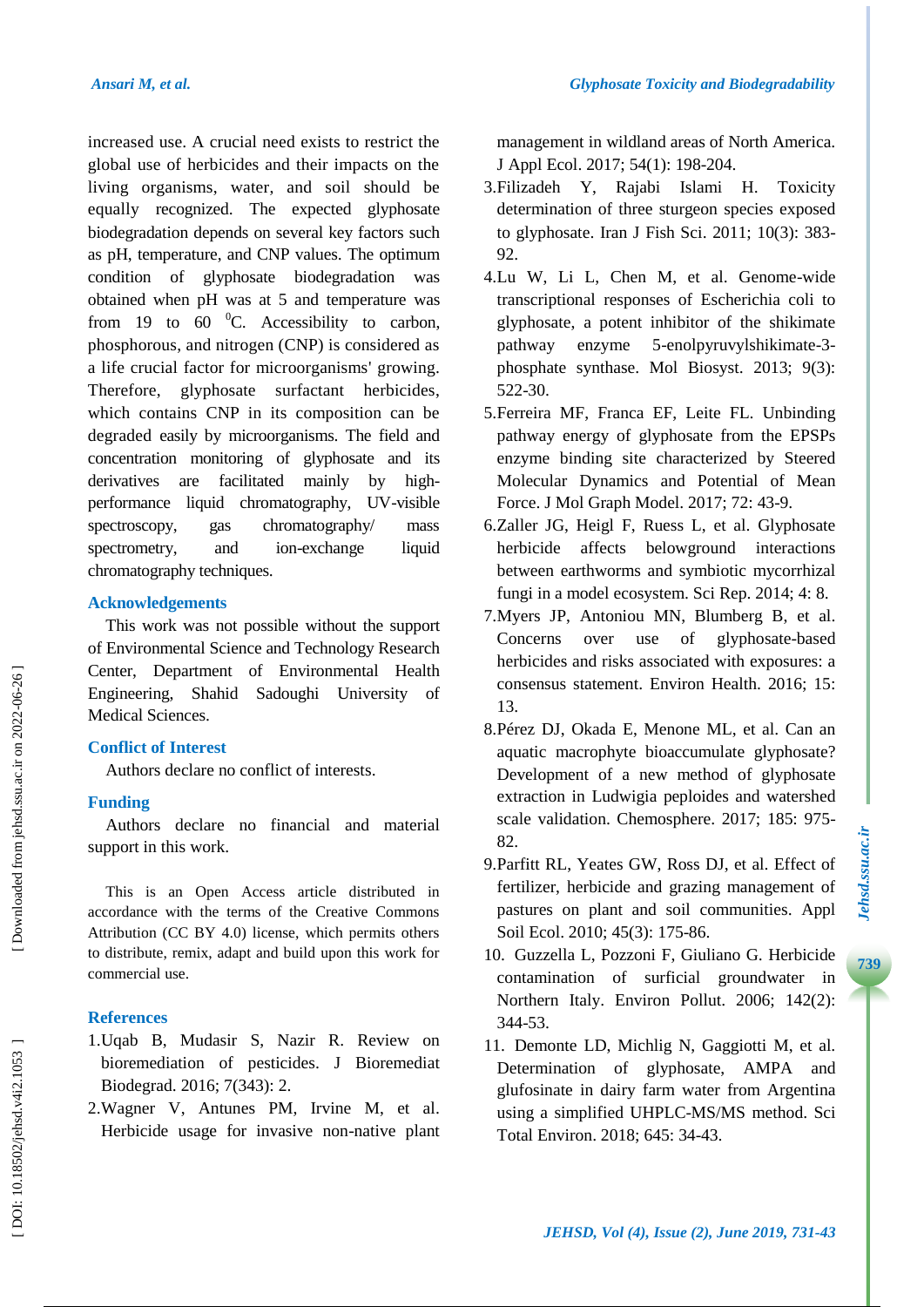- 12 . Krutz LJ, Senseman SA, Zablotowicz RM, et al. Reducing herbicide runoff from agricultural fields with vegetative filter strips: a review. Weed Sci. 2005; 53(3): 353 -67.
- 13 . Niemann L, Sieke C, Pfeil R, et al. A critical review of glyphosate findings in human urine samples and comparison with the exposure of operators and consumers. J Verbraucherschutz Lebensmittelsicherh. 2015; 10(1): 3 -12.
- 14 . Cattani D, Cesconetto PA, Tavares MK, et al. Developmental exposure to glyphosate -based herbicide and depressive -like behavior in adult offspring: Implication of glutamate excitotoxicity and oxidative stress. Toxicology. 2017; 387: 67 - 80.
- 15 . Cattani D, de Liz Oliveira Cavalli VL, Heinz Rieg CE, et al. Mechanisms underlying the neurotoxicity induced by glyphosate-based herbicide in immature rat hippocampus: involvement of glutamate excitotoxicity. Toxicology. 2014; 320: 34 -45.
- 16 . Zebral YD, Costa PG, de Castro Knopp B, et al. Effects of a glyphosate -based herbicide in pejerrey Odontesthes humensis embryonic development. Chemosphere. 2017; 185: 860 -7.
- 17 . Antunes AM, Rocha TL, Pires FS, et al. Gender -specific histopathological response in guppies Poecilia reticulata exposed to glyphosate or its metabolite aminomethylphosphonic acid. J Appl Toxicol. 2017; 37(9): 1098 -107.
- 18 . Sulukan E, Kokturk M, Ceylan H, et al. An approach to clarify the effect mechanism of glyphosate on body malformations during embryonic development of zebrafish (Daino rerio). Chemosphere. 2017; 180: 77 -85.
- 19 . Pérez -Iglesias JM, Franco -Belussi L, Moreno L, et al. Effects of glyphosate on hepatic tissue evaluating melanomacrophages and erythrocytes responses in neotropical anuran Leptodactylus latinasus. Environ Sci Pollut Res Int. 2016; 23(10): 9852 -61.
- 20 . Arfarita N, Djuhari, Prasetya B, et al. The application of trichoderma viride strain frp 3 for biodegradation of glyphosate herbicide in contaminated land. Agrivita. 2016; 38(3): 275 -281.
- 21 . Zhao H, Tao K, Zhu J, et al. Bioremediation potential of glyphosate -degrading Pseudomonas spp. strains isolated from contaminated soil. J Gen Appl Microbiol. 2015; 61(5): 165 -70.
- 22 . Yu XM, Yu T, Yin GH, et al. Glyphosate biodegradation and potential soil bioremediation by Bacillus subtilis strain Bs -15. Genet Mol Res. 2015; 14(4): 14717 -30.
- 23 . Andrighetti MS, Nachtigall GR, de Queiroz SCN, et al. Biodegradation of glyphosate by microbiota of soils of apple tree fields. Rev Bras Cienc Solo. 2014; 38(5): 1643 -53.
- 24 . Arfarita N, Imai T, Kanno A, et al. The potential use of trichoderma viride strain FRP3 in biodegradation of the herbicide glyphosate. Biotechnol Biotechnol Equip. 2013; 27(1): 3518 - 21.
- 25 . Shushkova TV, Ermakova IT, Sviridov AV, et al. Biodegradation of glyphosate by soil bacteria: Optimization of cultivation and the method for active biomass storage. Microbiology. 2012; 81(1): 44 -50.
- 26 . Nourouzi MM, Chuah TG, Choong TSY, et al. Modeling biodegradation and kinetics glyphosate by artificial neural network. J Environ Sci Health B. 2012; 47(5): 455 -65.
- 27 . Hoodaji M, Tahmourespour A, Partoazar M. The efficiency of glyphosate biodegradation by Pseudomonas (Aeruginosa): World Scientific Publishing Co. 2012 : 183 -6.
- 28 . Zhao R -B, Bao H -Y, Liu Y -X. Isolation and characterization of penicillium oxalicum ZHJ6 for biodegradation of methamidophos. Agric Sci China. 2010; 9(5): 695 -703.
- 29 . Moneke AN, Okpala GN, Anyanwu CU. Biodegradation of glyphosate herbicide in vitro using bacterial isolates from four rice fields. Afr J Biotechnol. 2010; 9(26): 4067 -74.
- 30 . Zelenkova NF, Vinokurova NG. Determination of glyphosate and its biodegradation products by chromatographic methods. J Anal Chem. 2008; 63(9): 871 -4.
- 31 . Castro J RV, Peralba MCR, Ayub MAZ. Biodegradation of the herbicide glyphosate by filamentous fungi in platform shaker and batch

*Jehsd.ssu.ac.ir*

Jehsd.ssu.ac.ir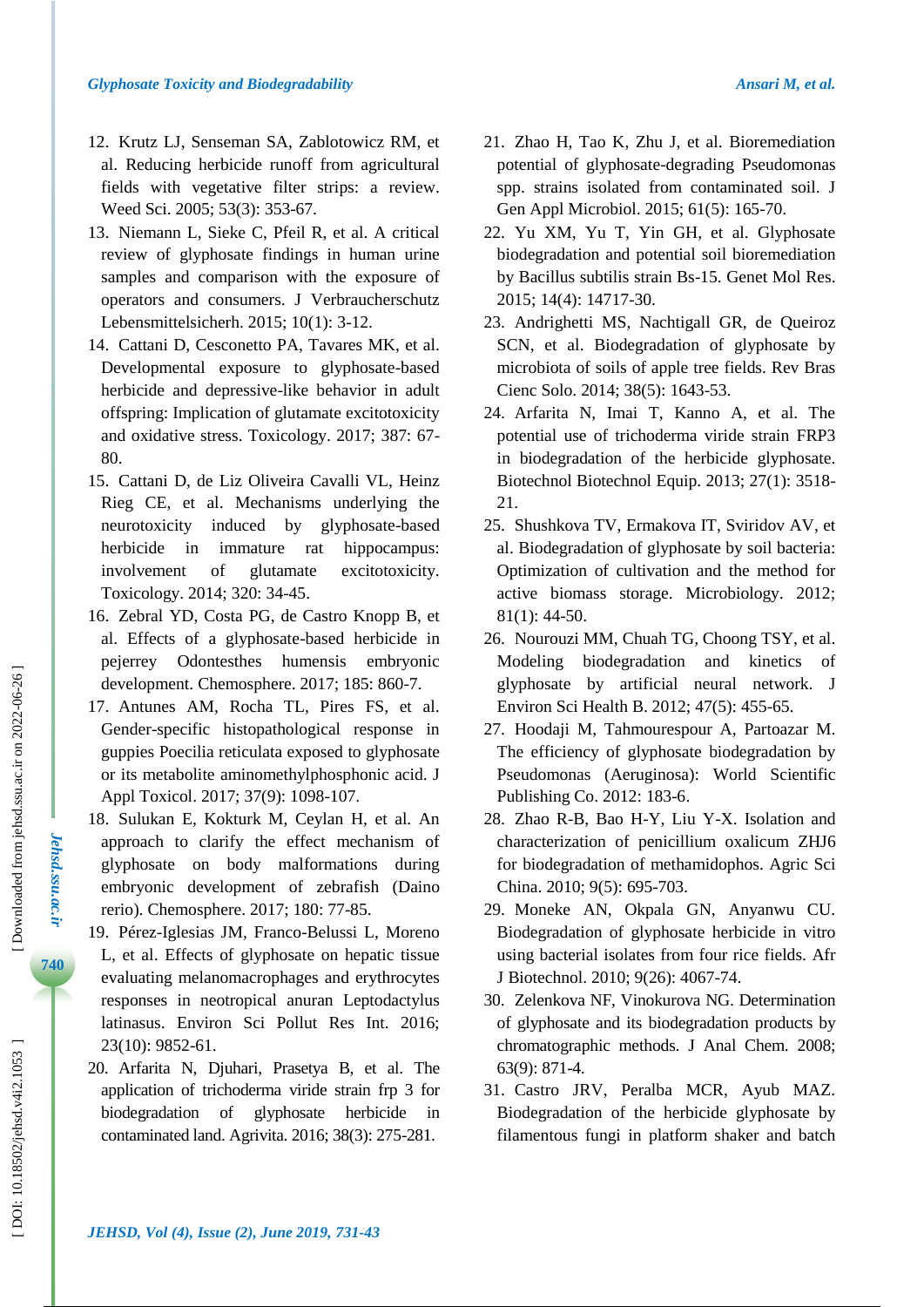bioreactor. J Environ Sci Health B. 2007; 42(8): 883 -6.

- 32 . Alexa E, Sumalan R, Negrea M, et al. Studies on the biodegradation capacity of14C -labelled glyphosate in vine plantation soils. J Food Agric Environ. 2010; 8(3-4): 1193-8.
- 33 . Claude B, Berho C, Bayoudh S, et al. Preliminary recovery study of a commercial molecularly imprinted polymer for the extraction of glyphosate and AMPA in different environmental waters using MS. Environ Sci Pollut Res. 2017; 24(13): 12293-300.
- 34 . Wang S, Seiwert B, Kästner M, et al.  $(Bio)$ degradation of glyphosate in watersediment microcosms-A stable isotope colabeling approach. Water Res. 2016; 99: 91 - 100.
- 35 . Sun LS, Wang N, Kong DY, et al. Influence of soil physical and chemical properties on detection of glyphosate residue. J Ecol Rural Enviro. 2017; 33(9): 860 -4.
- 36 . Qian K, Tang T, Shi T, et al. Residue determination of glyphosate in environmental water samples with high-performance liquid chromatography and UV detection after derivatization with 4 - chloro-3, 5 dinitrobenzotrifluoride. Anal Chim Acta. 2009; 635(2): 222 -6.
- 37 . Huo R, Yang XL, Liu YQ, et al. Visible -light photocatalytic degradation of glyphosate over BiVO4 prepared by different co -precipitation methods. Mater Res Bull. 2017; 88: 56 -61.
- 38 . Yu Y, Zhang H, Zhou Q. Using soil available P and activities of soil dehydrogenase and phosphatase as indicators for biodegradation of organophosphorus pesticide methamidophos and glyphosate. Soil Sediment Contam. 2011; 20(6): 688 -701.
- 39 . Liu CM, McLean PA, Sookdeo CC, et al. Degradation of the herbicide glyphosate by members of the family Rhizobiaceae. Appl Environ Microbiol. 1991; 57(6): 1799 -804.
- 40 . Sancho JV, Hernández F, López FJ, et al. Rapid determination of glufosinate, glyphosate and aminomethylphosphonic acid in environmental water samples using precolumn

fluorogenic labeling and coupled -column liquid chromatography. J Chromatogr A. 1996; 737(1): 75 -83.

- 41 . Portier CJ, Armstrong BK, Baguley BC, et al. Differences in the carcinogenic evaluation of glyphosate between the International Agency for Research on Cancer (IARC) and the European Food Safety Authority (EFSA). J Epidemiol Community Health. 2016; 70(80): 741 -5.
- 42 . Guyton KZ, Loomis D, Grosse Y, et al. Carcinogenicity of tetrachlorvinphos, parathion, malathion, diazinon, and glyphosate. Lancet Oncol. 2015; 16(5): 490-1.
- 43 . Williams GM, Aardema M, Acquavella J, et al. A review of the carcinogenic potential of glyphosate by four independent expert panels and comparison to the IARC assessment. Crit Rev Toxicol. 2016; 46(sup1): 3 -20.
- 44 . Acquavella J, Garabrant D, Marsh G, et al. Glyphosate epidemiology expert panel review: A weight of evidence systematic review of the relationship between glyphosate exposure and non -Hodgkin's lymphoma or multiple myeloma. Crit Rev Toxicol. 2016; 46(sup1): 28 -43.
- 45 . Williams GM, Aardema M, Acquavella J, et al. A review of the carcinogenic potential of glyphosate by four independent expert panels and comparison to the IARC assessment. Crit Rev Toxicol. 2016; 46: 3 -20.
- 46 . USEPA. Glyphosate Issue Paper: Evaluation of Carcinogenic Potential. EPA's Office of Pesticide Programs; 2016.
- 47 . Benbrook CM. Trends in glyphosate herbicide use in the United States and globally. Environ Sci Eur. 2016; 28(1): 3.
- 48 . Thongprakaisang S, Thiantanawat A, Rangkadilok N, et al. Glyphosate induces human breast cancer cells growth via estrogen receptors. Food Chem Toxicol. 2013; 59: 129 -36.
- 49 . Gasnier C, Dumont C, Benachour N, et al. Glyphosate -based herbicides are toxic and endocrine disruptors in human cell lines. Toxicology. 2009; 262(3): 184 -91.
- 50 . Omran NE, Salama WM. The endocrine disruptor effect of the herbicides atrazine and glyphosate on Biomphalaria alexandrina snails.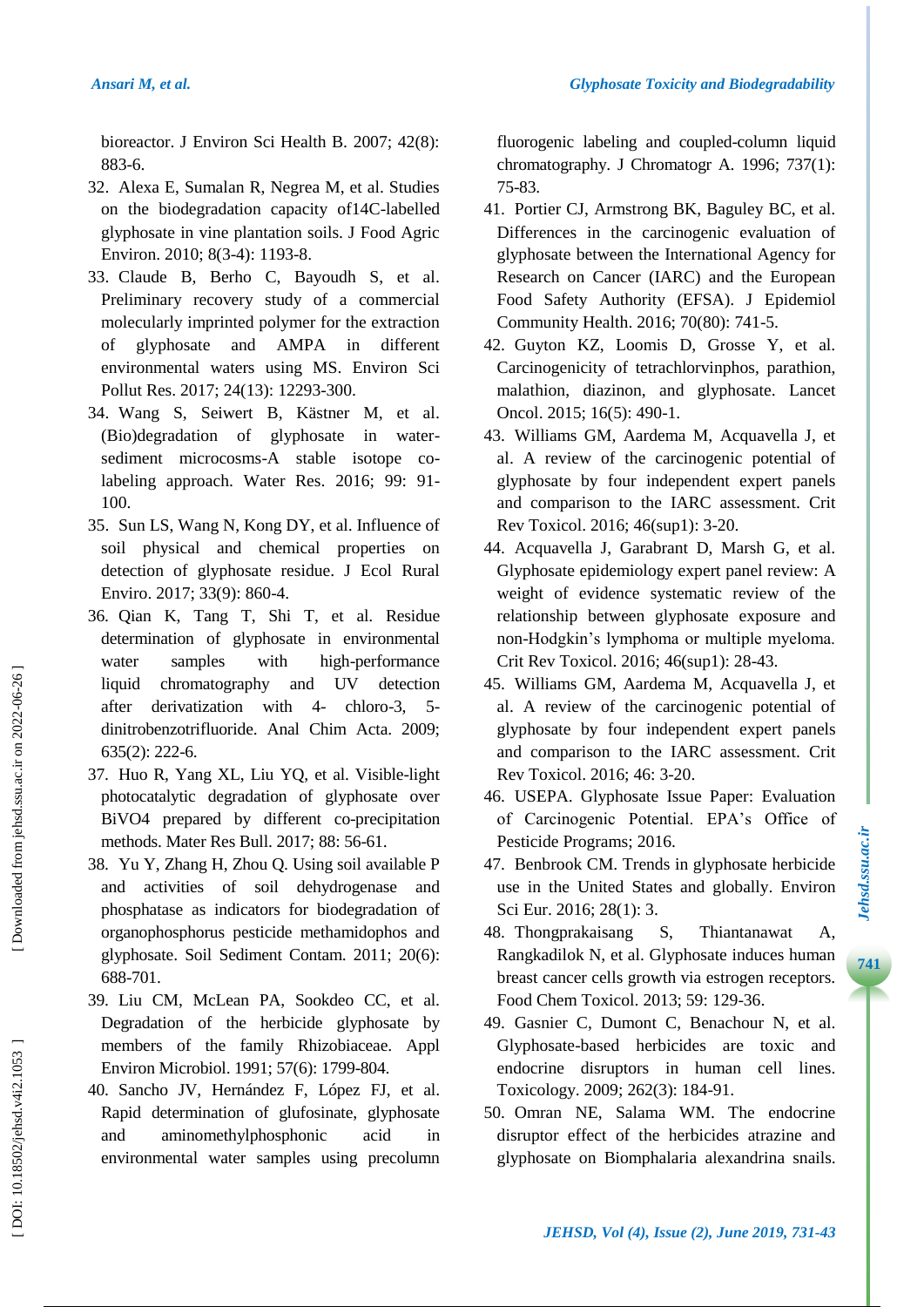Toxicology and Industrial Health. 2016; 32(4): 656 -65.

- 51 . Thakur DS, Khot R, Joshi PP, et al. Glyphosate poisoning with acute pulmonary edema. Toxicol Int. 2014; 21(3): 328 -30.
- 52 . Bradberry SM, Proudfoot AT, Vale JA. Glyphosate poisoning. Toxicol Rev. 2004; 23(3): 159 -67.
- 53 . Gress S, Lemoine S, Séralini GE, et al. Glyphosate -Based herbicides potently affect cardiovascular system in mammals: Review of the literature. Cardiovasc Toxicol. 2015; 15(2): 117 -26.
- 54 . Williams GM, Berry C, Burns M, et al. Glyphosate rodent carcinogenicity bioassay expert panel review. Crit Rev Toxicol. 2016; 46: 44 -55.
- 55 . Samsel A, Seneff S. Glyphosate, pathways to modern diseases II: Celiac sprue and gluten intolerance. Interdiscip Toxicol. 2013; 6(4): 159 - 84.
- 56 . Zhang M, Wei Y, Zhao K, et al. Glyphosate degradation with industrial wastewater effluent by combined adsorption treatment and advanced oxidation processes. Advanced Materials Research. 2011; 233: 369 -72.
- 57 . Weng SF, Hung DZ, Hu SY, et al. Rhabdomyolysis from an intramuscular injection of glyphosate -surfactant herbicide. Clin Toxicol. 2008; 46(9): 890 -1.
- 58 . Sribanditmongkol P, Jutavijittum P, Pongraveevongsa P, et al. Pathological and toxicological findings in glyphosate -surfactant herbicide fatality: A case report. Am J Forensic Med Pathol. 2012; 33(3): 234 -7.
- 59 . Malhotra RC, Ghia DK, Cordato DJ, et al. Glyphosate -surfactant herbicide -induced reversible encephalopathy. J clin neurosci. 2010; 17(11): 1472 -3.
- 60 . Campbell AW. Glyphosate: Its effects on humans. Altern Ther Health Med. 2014; 20(3): 9-11.
- 61 . Moon JM, Chun BJ, Cho YS, et al. Cardiovascular effects and fatality may differ according to the formulation of glyphosate salt

herbicide. Cardiovasc Toxicol. 2018; 18(1): 99 - 107.

- 62 . Garlich FM, Goldman M, Pepe J, et al. Hemodialysis clearance of glyphosate following a life-threatening ingestion of glyphosatesurfactant herbicide. Clin Toxicol. 2014; 52(1): 66 -71.
- 63 . Mink PJ, Mandel JS, Lundin JI, et al. Epidemiologic studies of glyphosate and non cancer health outcomes: A review. Regul Toxicol Pharmacol. 2011; 61(2): 172 -84.
- 64 . Chen YCS, Hubmeier C, Tran M, et al. Expression of CP4 EPSPS in microspores and tapetum cells of cotton (Gossypium hirsutum) is critical for male reproductive development in response to late -stage glyphosate applications: Review article. Plant Biotechnol J. 2006; 4(5): 477 -87.
- 65 . Richard S, Moslemi S, Sipahutar H, et al. Differential effects of glyphosate and roundup on human placental cells and aromatase. Environ Health Perspect. 2005; 113(6): 716 -720.
- 66 . Chang ET, Delzell E. Systematic review and meta -analysis of glyphosate exposure and risk of lymphohematopoietic cancers. J Environ Sci Health B. 2016; 51(6): 402-34.
- 67 . Sorahan T. Multiple myeloma and glyphosate use: a re -analysis of US Agricultural Health Study (AHS) data. Int J Environ Res Public Health. 2015; 12(2): 1548 -59.
- 68 . Varayoud J, Durando M, Ramos JG, et al. Effects of a glyphosate -based herbicide on the uterus of adult ovariectomized rats. Environ Toxicol. 2017; 32(4): 1191 -1201.
- 69 . de Souza JS, Kizys MML, da Conceição RR, et al. Perinatal exposure to glyphosate -based herbicide alters the thyrotrophic axis and causes thyroid hormone homeostasis imbalance in male rats. Toxicology. 2017; 377: 25 -37.
- 70 . Patra RC, Swarup D, Dwivedi SK. Antioxidant effects of alpha tocopherol, ascorbic acid and L -methionine on lead induced oxidative stress to the liver, kidney and brain in rats. Toxicology. 2001; 162(2): 81 -8.

*Jehsd.ssu.ac.ir*

*Jehsd.ssu.ac.ir*